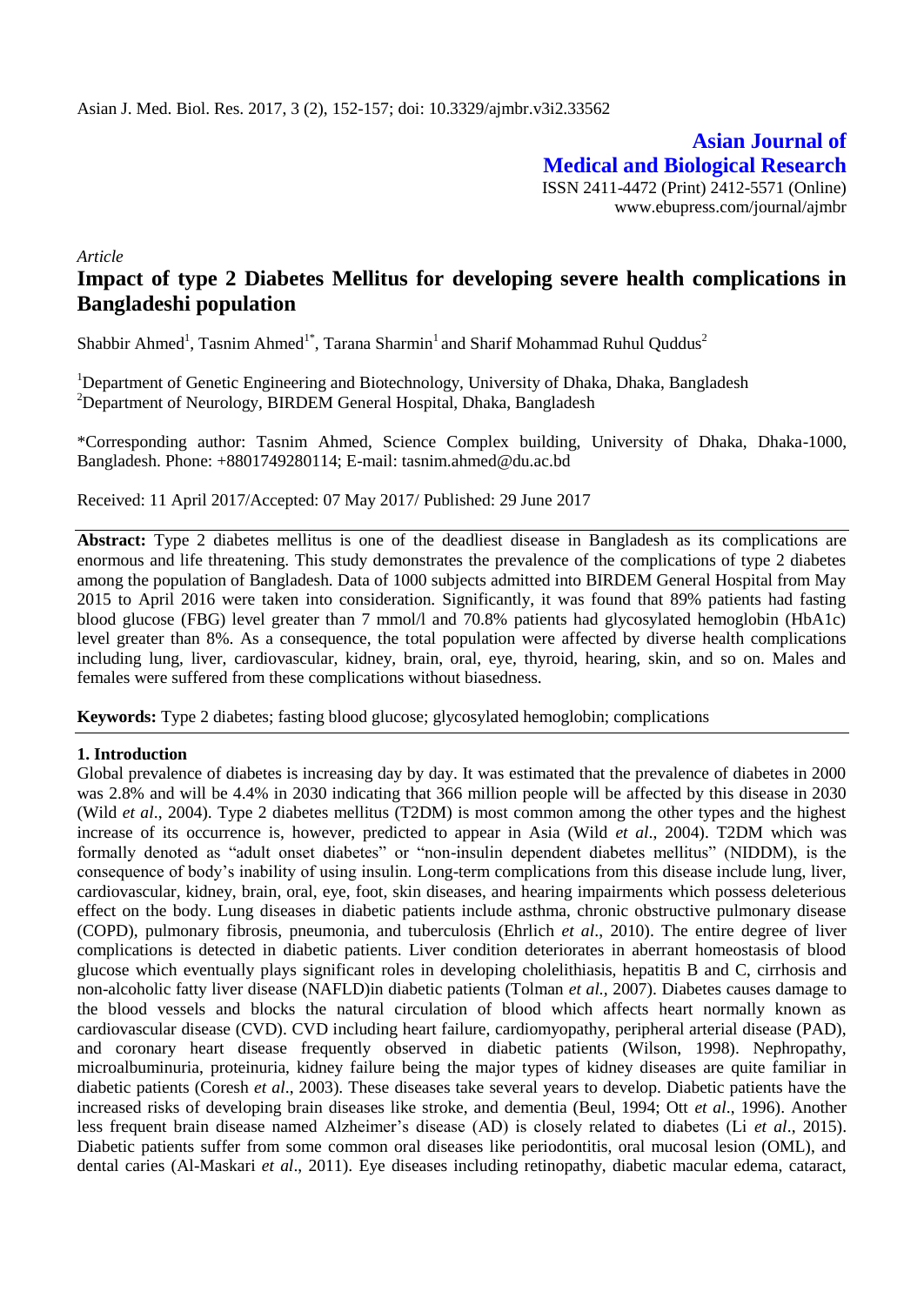and glaucoma are prevalent among diabetic patients and these diseases often lead to blindness (Moss *et al*., 1998).

Though T2DM is found responsible for a number of long-term health complications among the adult population, it is little known about their occurrence in Bangladeshi population. In this study, the current status of T2DM patients is detected and the prevalence of lung, liver, heart, kidney, brain, oral, eye, thyroid, hearing, skin and foot complications related to T2DM are measured. The role of gender in the manifestation of these complications is also investigated.

# **2. Materials and Methods**

## **2.1. Design**

The study was conducted among 1000 patients (500 males and 500 females) aged between 31-90 years who were attending the BIRDEM General Hospital under Bangladesh Institute of Research & Rehabilitation in Diabetes, Endocrine and Metabolic Disorders (BIRDEM) from May 2015 to April 2016. BIRDEM is the leading diagnosis and treatment hospital of Bangladesh for diabetes. As a result the collected data are significant as enormous patients attend this medical organization for treatment of diabetes. All information including tests was used here considering the oral and written informed consent of the patients. In addition, the ethical issues of the hospital also maintained here. Disease profile and personal information of the patients related to the study were taken into consideration and written down in the questionnaire.

## **2.2. Measurement of parameters**

Blood samples were collected from the patients for measuring fasting blood glucose (FBG) and glycosylated hemoglobin (HbA1c).FBG level was assessed using glucose oxidase and peroxidase method while HbA1c was evaluated by immunoturbidimetric inhibition method (Zander *et al*., 1984; Marks, 1996).

#### **2.3. Statistical analysis**

For statistical analysis, SPSS (SPSS Inc., Chicago, USA) and MS Excel 2016 Analysis ToolPak were used. Prevalence with confidence interval (CI) was measured where significance level was set at 95%. Exact binomial value was used as the value of CI. Sample proportion of male and female was compared using z-test. For each characteristic of complications, p-value and male to female ratio were calculated. The significance of the result was considered as  $p<0.05$ .

## **3. Results**

## **3.1. Status of FBG and HbA1c and prevalence of the major complications**

Status of fasting blood glucose (FBG) and glycosylated hemoglobin (HbA1c) and prevalence of the major severe complications among T2DM patients and test results of comparing sample proportion between male and female patients were shown in Table 1. Among 1000 patients, 890 (89%, CI=86.9-90.9) patients had FBG level greater than 7 mmol/l and 708 (70.8%, CI=67.9-73.6) patients had HbA1c level greater than 8%. As a result, 114 (11.4%, CI=9.5-13.5) patients were affected by lung diseases where 51 (10.2%, CI=7.7-13.2) patients were males and 63 (12.6%, CI=9.8-15.8) patients were females (Male: Female, [M:F] =1:1.23). In case of liver diseases, 246 (24.6%, CI=22-27.4) patients were affected where 125 (25%, CI=21.3-29) patients were males and 121 (24.2%, CI=20.5-28.2) patients were females (M:F=1.03:1). 145 (14.5%, CI=12.4-16.8) patients were affected by cardiovascular diseases where73 (14.6%, CI=11.6-18) and 72 (14.4%, CI=11.4-17.8) patients were males and females respectively (M:F=1.01:1). In case of kidney diseases, 117 (11.7%, CI=9.8-13.9) patients were affected where50 (10%, CI=7.5-13) and 67 (13.4%, CI=10.5-16.7) patients were males and females respectively (M:F=1:1.34). Brain diseases affected 86 (8.6%, CI=6.9-10.5) patients where48 (9.6%, CI=7.2- 12.5) and 38 (7.6%, CI=5.4-10.3) patients were males and females respectively (M:F=1.26:1). 80 (8%, CI=6.4- 9.9) patients,where38 (7.6%, CI=5.4-10.3) were males and 42 (8.4%, CI=6.1-11.2)were females and affected by oral diseases  $(M:F=1:1.1)$ .64 (6.4%, CI=5-8.1) patients were affected by eye diseases where31 (6.2%, CI=4.3-8.7) and 33 (6.6%, CI=4.6-9.1) were males and females respectively with a ratio of 1:1.06. In case of thyroid disorders, 30 (3%, CI=2-4.3) patients were affected where 14 (2.8%, CI=1.5-4.7) and 16 (3.2%, CI=1.8-5.1) patients were males and females respectively (M:F=1:1.14). With respect to hearing impairment, 104 (10.4%, CI=8.6-12.5) patients were affected where 33 (6.6%, CI=4.6-9.1) and 71 (14.2%, CI=11.3-17.6) patients were males and females respectively  $(M:F=1:2.15)$ . 75 (7.5%, CI=5.9-9.3) patients where 52 (10.4%, CI=7.9-13.4) and 23 (4.6%, CI=2.9-6.8) patients were males and females respectively were found affected by skin diseases (M:F=2.26:1). In case of diabetic foot diseases, 93 (9.3%, CI=7.6-11.3) patients consisting of 68 (13.6%, CI=10.7-16.9) males and 25 (5%, CI=3.3-7.3) females (M:F=2.72:1) were affected. In comparisons of sample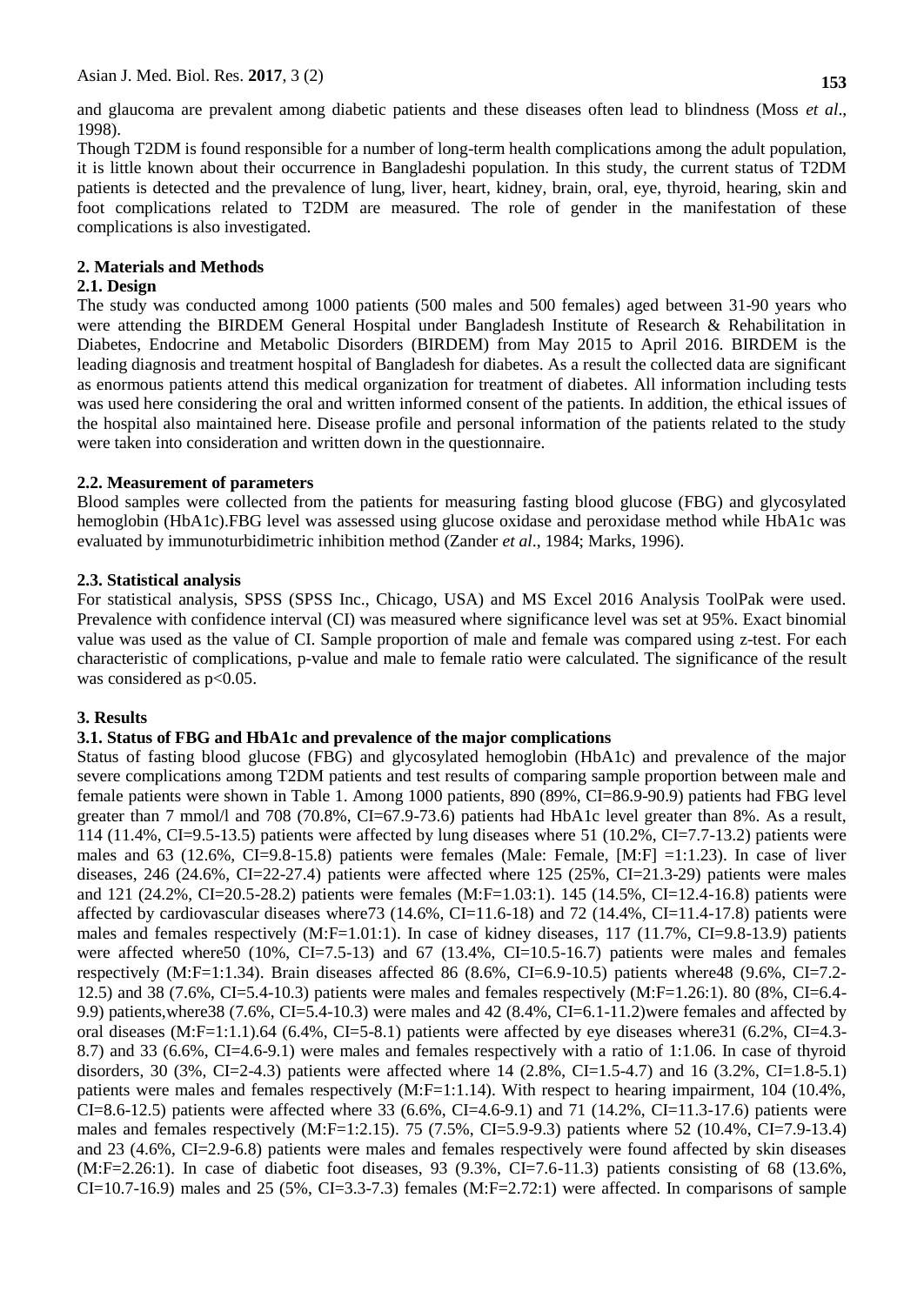proportions between male and female patients, only in case of hearing impairment, skin diseases, and diabetic foot diseases, the test results showed significance at 95% confidence interval  $(p<0.05)$ .

#### **3.2. Prevalence of different subtype of complications**

Table 2 and Table 3 showed the prevalence of different subtype of lung, liver, cardiovascular, kidney, brain, oral, eye, thyroid disorders and test results of comparing sample proportion between male and female patients. In case of lung diseases, 29 (2.9%, CI=2-4.1), 35 (3.5%, CI=2.4-4.8), 17 (1.7%, CI=1-2.7), 11 (1.1%, CI=0.6-2), 19 (1.9%, CI=1.1-3), and 3 (0.3%, CI=0.1-0.9) patients were affected by asthma, chronic obstructive pulmonary disease (COPD), pulmonary fibrosis, pneumonia, tuberculosis and lung cancer respectively. In case of liver diseases, 75 (7.5%, CI=5.9-9.3), 8(0.8%, CI=0.3-1.6), 17(1.7%, CI=1-2.7), 15 (1.5%, CI=0.8-2.5) and 144 (14.4%, CI=12.3-16.7) were affected by cholelithiasis, hepatitis B, hepatitis C, cirrhosis, and non-alcoholic fatty liver disease (NAFLD) respectively. In aspect of cardiovascular diseases, 79(7.9%, CI=6.3-9.7), 9(0.9%, CI=0.4-1.7), 38  $(3.8\% , CI=2.7-5.2)$  and 23  $(2.3\% ,CI=1.5-3.4)$  patients had heart failure, cardiomyopathy, peripheral arterial disease and coronary heart disease respectively. For kidney diseases, 51(5.1%, CI=3.8-6.7), 24(2.4%, CI=1.5-3.6), 13 (1.3%, CI=0.7-2.2) and 29 (2.9%, CI=2-4.1) patients had nephropathy, micro albuminuria, proteinuria, and chronic kidney disease respectively. In case of brain diseases, 69(6.9%, CI=5.4- 8.7), 15 (1.5%, CI=0.8-2.5) and 3 (0.3%, CI=0.1-0.9) patients were found affected by stroke, dementia, and Alzheimer's diseases respectively. In case of oral diseases, 31(3.1%, CI=2.1-4.4), 29 (2.9%, CI=2-4.1) and 22 (2.2%, CI=1.4-3.3) patients were affected by periodontitis, oral mucosal lesion, and dental caries respectively. In case of eye diseases, 25 (2.5%, CI=1.6-3.7), 11(1.1%, CI=0.6-2), 17(1.7%, CI=1-2.7) and 11 (1.1%, CI=0.6- 2) patients had retinopathy, diabetic macular edema, cataract, and glaucoma respectively. For thyroid disorders, 21 (2.1%, CI=1.3-3.2) patients were affected by hypothyroidism and 9 (0.9%, CI=0.4-1.7) patients were affected by hyperthyroidism. While comparing sample proportion between male and female patients, in case of hepatitis C and cataract showed significance at 95% confidence interval ( $p<0.05$ ).

| <b>Complications</b>       |          | Total $(n=1000)$   |                                                 | $Male(n=500)$     |     | $Female(n=500)$                   | Ratio <sup>b</sup> | p-value <sup>a</sup> |
|----------------------------|----------|--------------------|-------------------------------------------------|-------------------|-----|-----------------------------------|--------------------|----------------------|
|                            | Affected | Prevalence $(\% )$ | Affected Prevalence (%) Affected Prevalence (%) |                   |     |                                   |                    |                      |
|                            |          | (CI) <sup>a</sup>  |                                                 | $(CI)^a$          |     | (CI) <sup>a</sup>                 |                    |                      |
| FBG>7 mmol/l               | 890      | 89 (86.9-90.9)     | 432                                             | 86.4(83.1-89.3)   | 458 | 91.6(88.8-93.9)                   | 1:1.06             | $0.01*$              |
| HbA1c $\geq$ 8%            | 708      | 70.8(67.9-73.6)    | 358                                             | $71.6(67.4-75.5)$ | 350 | $70(65.8-74)$                     | 1.02:1             | 0.6                  |
| Lung<br>diseases           | 114      | $11.4(9.5-13.5)$   | 51                                              | $10.2(7.7-13.2)$  | 63  | $12.6(9.8-15.8)$                  | $1:1.23$ 0.2       |                      |
| Liver<br>diseases          | 246      | 24.6 (22-27.4)     | 125                                             | $25(21.3-29)$     | 121 | 24.2 (20.5-28.2) 1.03:1 0.3       |                    |                      |
| Cardiovascular<br>diseases | 145      | $14.5(12.4-16.8)$  | 73                                              | $14.6(11.6-18)$   | 72  | 14.4 (11.4-17.8) 1.01:1 0.9       |                    |                      |
| Kidney<br>diseases         | 117      | $11.7(9.8-13.9)$   | 50                                              | $10(7.5-13)$      | 67  | $13.4(10.5-16.7)$ 1:1.34 0.1      |                    |                      |
| <b>Brain</b><br>diseases   | 86       | $8.6(6.9-10.5)$    | 48                                              | $9.6(7.2-12.5)$   | 38  | $7.6(5.4-10.3)$                   | $1.26:1$ 0.3       |                      |
| Oral<br>diseases           | 80       | $8(6.4-9.9)$       | 38                                              | $7.6(5.4-10.3)$   | 42  | $8.4(6.1-11.2)$                   | 1:1.1              | 0.6                  |
| Eye<br>diseases            | 64       | $6.4(5-8.1)$       | 31                                              | $6.2(4.3-8.7)$    | 33  | $6.6(4.6-9.1)$                    | $1:1.06$ 0.8       |                      |
| Thyroid<br>disorders       | 30       | $3(2-4.3)$         | 14                                              | $2.8(1.5-4.7)$    | 16  | $3.2(1.8-5.1)$                    | $1:1.14$ 0.7       |                      |
| Hearing<br>impairment      | 104      | $10.4(8.6-12.5)$   | 33                                              | $6.6(4.6-9.1)$    | 71  | 14.2 (11.3-17.6) 1:2.15 < 0.0001* |                    |                      |
| Skin<br>diseases           | 75       | $7.5(5.9-9.3)$     | 52                                              | $10.4(7.9-13.4)$  | 23  | $4.6(2.9-6.8)$                    | 2.26:1             | $0.0005*$            |
| Diabetic foot<br>diseases  | 93       | $9.3(7.6-11.3)$    | 68                                              | $13.6(10.7-16.9)$ | 25  | $5(3.3-7.3)$                      | 2.72:1             | $< 0.0001*$          |

|           |  |  |  |  | Table 1. Status of FBG and HbA1c and prevalence of the major complications among type 2 diabetic |  |  |
|-----------|--|--|--|--|--------------------------------------------------------------------------------------------------|--|--|
| patients. |  |  |  |  |                                                                                                  |  |  |

a=95 % confidence interval; b=male: female; \*=significant at 95 % confidence interval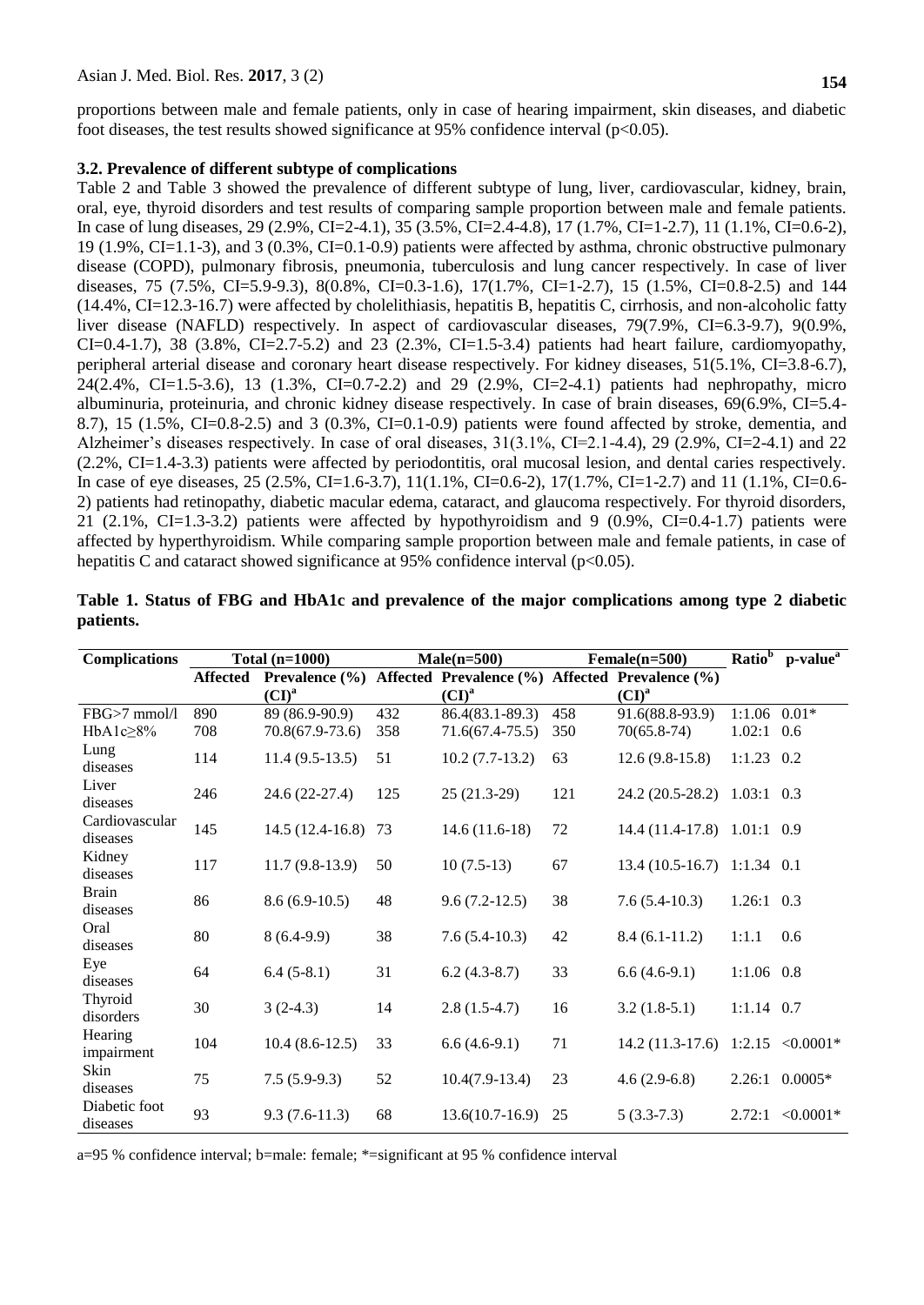| <b>Complications</b>   |     | Total $(n=1000)$                              |                | Male $(n=500)$                 |              | Female $(n=500)$           | Ratio <sup>b</sup> | p-value <sup>a</sup> |  |  |  |  |
|------------------------|-----|-----------------------------------------------|----------------|--------------------------------|--------------|----------------------------|--------------------|----------------------|--|--|--|--|
|                        |     | <b>Affected Prevalence</b><br><b>Affected</b> |                | <b>Prevalence</b>              |              | <b>Affected Prevalence</b> |                    |                      |  |  |  |  |
|                        |     | $(\%)(CI)^{a}$                                |                | $(\%)(CI)^{a}$                 |              | $(\%)(CI)^{a}$             |                    |                      |  |  |  |  |
| <b>Lung diseases</b>   |     |                                               |                |                                |              |                            |                    |                      |  |  |  |  |
| Asthma                 | 29  | $2.9(2-4.1)$                                  | 12             | $2.4(1.2-4.2)$                 | 17           | $3.4(2-5.4)$               | 1:1.42             | 0.3                  |  |  |  |  |
| <b>COPD</b>            | 35  | $3.5(2.4-4.8)$                                | 14             | $2.8(1.5-4.7)$                 | 21           | $4.2(2.6-6.3)$             | 1:1.5              | 0.2                  |  |  |  |  |
| Pulmonary fibrosis     | 17  | $1.7(1-2.7)$                                  | 9              | $1.8(0.8-3.4)$                 | 8            | $1.6(0.7-3.1)$             | 1.12:1             | 0.8                  |  |  |  |  |
| Pneumonia              | 11  | $1.1(0.6-2)$                                  | 4              | $0.8(0.02-2)$                  | 7            | $1.4(0.6-2.9)$             | 1:1.75             | 0.4                  |  |  |  |  |
| Tuberculosis           | 19  | $1.9(1.1-3)$                                  | 10             | $2(1-3.6)$                     | 9            | $1.8(0.8-3.4)$             | 1.11:1             | 0.2                  |  |  |  |  |
| Lung cancer            | 3   | $0.3(0.1-0.9)$                                | $\overline{2}$ | $0.4(0-1.4)$                   | $\mathbf{1}$ | $0.2(0-1.1)$               | 2:1                | 0.6                  |  |  |  |  |
| <b>Liver diseases</b>  |     |                                               |                |                                |              |                            |                    |                      |  |  |  |  |
| Cholelithiasis         | 75  | $7.5(5.9-9.3)$                                | 32             | $6.4(4.4-8.9)$                 | 43           | $8.6(6.3-11.4)$            | 1:1.34             | 0.2                  |  |  |  |  |
| Hepatitis B            | 8   | $0.8(0.3-1.6)$                                | 5              | $1(0.3-2.3)$                   | 3            | $0.6(0.1-1.7)$             | 1.67:1             | 0.5                  |  |  |  |  |
| Hepatitis C            | 17  | $1.7(1-2.7)$                                  | 4              | $0.8(0.2-2)$                   | 13           | $2.6(1.4-4.4)$             | 1:3.25             | $0.03*$              |  |  |  |  |
| Cirrhosis              | 15  | $1.5(0.8-2.5)$                                | 10             | $2(1-3.6)$                     | 5            | $1(0.3-2.3)$               | 2:1                | 0.2                  |  |  |  |  |
| <b>NAFLD</b>           | 144 | $14.4(12.3-16.7)$                             | 79             | $15.8(12.7-19.3)$              | 65           | $13(10.2 - 16.3)$          | 1.21:1             | 0.2                  |  |  |  |  |
|                        |     |                                               |                | <b>Cardiovascular diseases</b> |              |                            |                    |                      |  |  |  |  |
| Heart failure          | 79  | $7.9(6.3-9.7)$                                | 43             | $8.6(6.3-11.4)$                | 36           | $7.2(5.1-9.8)$             | 1.19:1             | 0.4                  |  |  |  |  |
| Cardiomyopathy         | 9   | $0.9(0.4-1.7)$                                | 3              | $0.6(0.1-1.7)$                 | 6            | $1.2(0.4-2.6)$             | 1:2                | 0.3                  |  |  |  |  |
| Peripheral arterial    | 38  | $3.8(2.7-5.2)$                                | 16             | $3.2(1.8-5.1)$                 | $22\,$       | $4.4(2.8-6.6)$             | 1:1.37             | 0.3                  |  |  |  |  |
| disease                |     |                                               |                |                                |              |                            |                    |                      |  |  |  |  |
| Coronary heart         | 23  | $2.3(1.5-3.4)$                                | 12             | $2.4(1.2-4.2)$                 | 11           | $2.2(1.1-3.9)$             | 1.09:1             | 0.8                  |  |  |  |  |
| disease                |     |                                               |                |                                |              |                            |                    |                      |  |  |  |  |
| <b>Kidney diseases</b> |     |                                               |                |                                |              |                            |                    |                      |  |  |  |  |
| Nephropathy            | 51  | $5.1(3.8-6.7)$                                | 22             | $4.4(2.8-6.6)$                 | 29           | $5.8(3.9-8.2)$             | 1:1.32             | 0.3                  |  |  |  |  |
| Microalbuminuria       | 24  | $2.4(1.5-3.6)$                                | 11             | $2.2(1.1-3.9)$                 | 13           | $2.6(1.4-4.4)$             | 1:1.18             | 0.7                  |  |  |  |  |
| Proteinuria            | 13  | $1.3(0.7-2.2)$                                | 5              | $1(0.3-2)$                     | 8            | $1.6(0.6-3.1)$             | 1:1.6              | 0.4                  |  |  |  |  |
| Chronic kidney         | 29  | $2.9(2-4.1)$                                  | 12             | $2.4(1.2-4.2)$                 | 17           | $3.4(2-5.4)$               | 1:1.42             | 0.3                  |  |  |  |  |
| disease                |     |                                               |                |                                |              |                            |                    |                      |  |  |  |  |

**Table 2. Prevalence of different subtype of lung, liver, cardiovascular and kidney diseases.**

a=95 % confidence interval; b=male: female; \*=significant at 95 % confidence interval

## **Table 3. Prevalence of different subtype of brain, oral, eye, thyroid disorders.**

| <b>Complications</b>     | Total $(n=1000)$ |                            | Male $(n=500)$  |                     | Female $(n=500)$ |                   | Ratio <sup>b</sup> | $p-value^{\overline{a}}$ |  |  |  |  |
|--------------------------|------------------|----------------------------|-----------------|---------------------|------------------|-------------------|--------------------|--------------------------|--|--|--|--|
|                          |                  | <b>Affected Prevalence</b> | <b>Affected</b> | <b>Prevalence</b>   | <b>Affected</b>  | <b>Prevalence</b> |                    |                          |  |  |  |  |
|                          |                  | $(\%)(CI)^a$               |                 | $(\%)(CI)^{a}$      |                  | $(\%)(CI)^a$      |                    |                          |  |  |  |  |
| <b>Brain diseases</b>    |                  |                            |                 |                     |                  |                   |                    |                          |  |  |  |  |
| <b>Stroke</b>            | 69               | $6.9(5.4-8.7)$             | 39              | $7.8(5.6-10.5)$     | 30               | $6(4.1 - 8.5)$    | 1.3:1              | 0.3                      |  |  |  |  |
| Dementia                 | 15               | $1.5(0.8-2.5)$             | 8               | $1.6(0.6-3.1)$      | -7               | $1.4(0.5-2.9)$    | 1.14:1             | 0.8                      |  |  |  |  |
| Alzheimer's              | 3                | $0.3(0.1-0.9)$             | 2               | $0.4(0.05-1.4)$ 1   |                  | $0.2(0.005-1.1)$  | 2:1                | 0.6                      |  |  |  |  |
| disease                  |                  |                            |                 |                     |                  |                   |                    |                          |  |  |  |  |
| <b>Oral diseases</b>     |                  |                            |                 |                     |                  |                   |                    |                          |  |  |  |  |
| Periodontitis            | 31               | $3.1(2.1-4.4)$             | 12              | $2.4(1.2-4.2)$      | 19               | $3.8(2.3-5.9)$    | 1:1.58             | 0.2                      |  |  |  |  |
| Oral mucosal             | 29               | $2.9(2-4.1)$               | 17              | $3.4(2-5.4)$        | 12               | $2.4(1.2-4.2)$    | 1.41:1             | 0.3                      |  |  |  |  |
| lesion                   |                  |                            |                 |                     |                  |                   |                    |                          |  |  |  |  |
| Dental caries            | 22               | $2.2(1.4-3.3)$             | 11              | $2.2(1.1-3.9)$      | 11               | $2.2(1.1-3.9)$    | 1:1                | 1                        |  |  |  |  |
|                          |                  |                            |                 | <b>Eye diseases</b> |                  |                   |                    |                          |  |  |  |  |
| Retinopathy              | 25               | $2.5(1.6-3.7)$             | 9               | $1.8(0.8-3.4)$      | 16               | $3.2(1.8-5.1)$    | 1:1.78             | 0.2                      |  |  |  |  |
| Diabetic macular         | 11               | $1.1(0.6-2)$               | 3               | $0.6(0.1-1.7)$      | 8                | $1.6(0.7-3.1)$    | 1:2.67             | 0.1                      |  |  |  |  |
| edema                    |                  |                            |                 |                     |                  |                   |                    |                          |  |  |  |  |
| Cataract                 | 17               | $1.7(1-2.7)$               | 13              | $2.6(1.4-4.4)$      | $\overline{4}$   | $0.8(0.2-2)$      | 3.25:1             | $0.03*$                  |  |  |  |  |
| Glaucoma                 | 11               | $1.1(0.6-2)$               | 6               | $1.2(0.4-2.6)$      | 5                | $1(0.3-2.3)$      | 1.2:1              | 0.8                      |  |  |  |  |
| <b>Thyroid disorders</b> |                  |                            |                 |                     |                  |                   |                    |                          |  |  |  |  |
| Hypothyroidism           | 21               | $2.1(1.3-3.2)$             | 10              | $2(1-3.6)$          | 11               | $2.2(1.1-3.9)$    | 1:1.1              | 0.8                      |  |  |  |  |
| Hyperthyroidism          | 9                | $0.9(0.4-1.7)$             | 4               | $0.8(0.2-2)$        | 5                | $1(0.3-2.3)$      | 1:1.25             | 0.7                      |  |  |  |  |

a=95% confidence interval; b=male: female; \*=significant at 95% confidence interval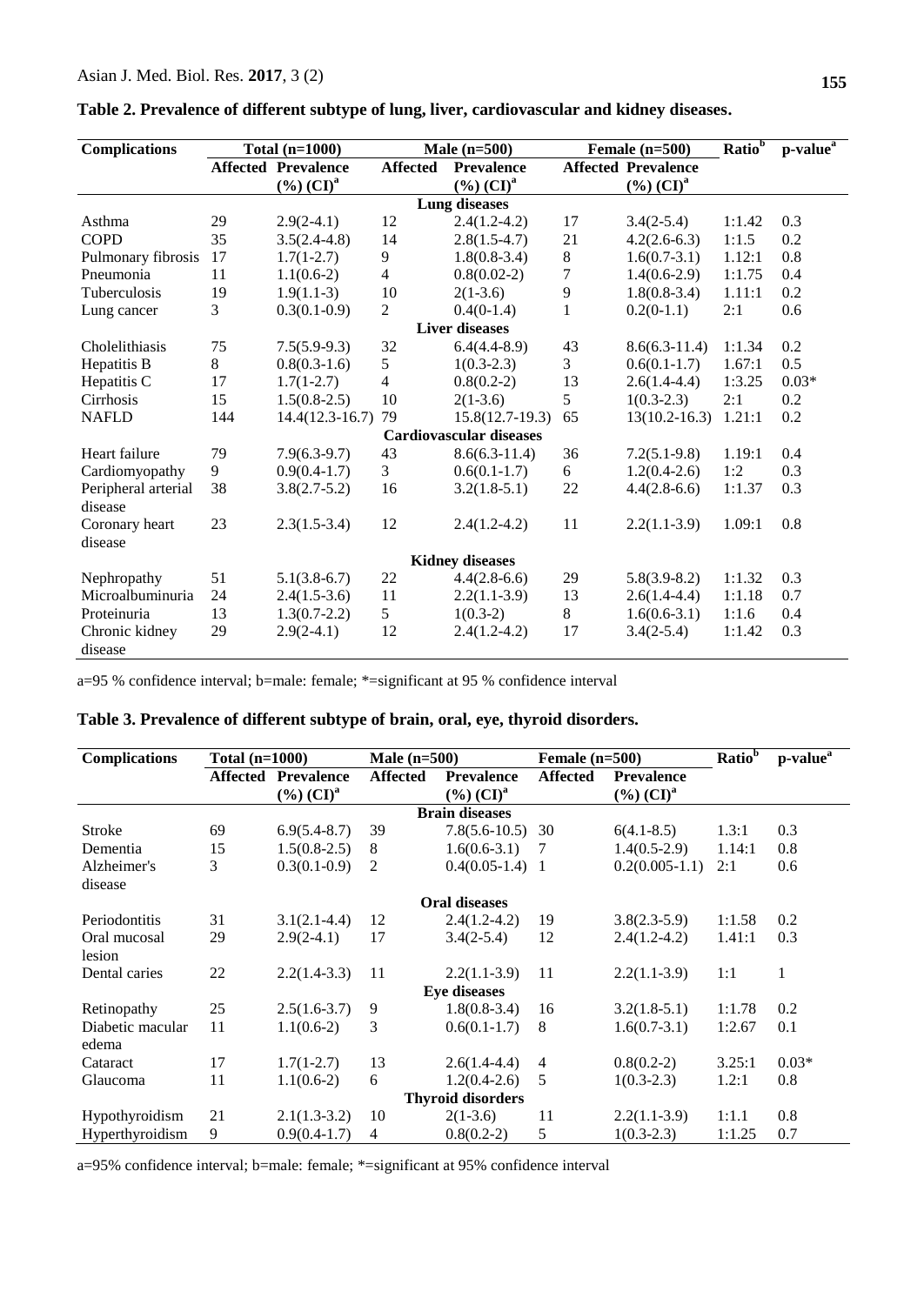#### **4. Discussion**

T2DM simultaneously influences in developing a number of metabolic disorders which eventually result in various death threatening complications. It is often observed that many patients develop more than one complication at a time. Very limited studies have been carried out about the complications related to T2DM in Bangladesh. In fact, this is the first study elucidating the overall scenarios of these complications among the diabetic patients in this particular area. Approximately 11.4%, 24.6%, 14.5%, 11.7%, 8.6%, 8%, 6.4%, 3%, 10.4%, 7.5%, and 9.3% of the total population were affected by lung, liver, cardiovascular, kidney, brain, oral, eye, thyroid, hearing, skin, and foot diseases respectively.

In this study, among the 11.4% of lung disease patients, asthma, COPD, pulmonary fibrosis, pneumonia, tuberculosis, and lung cancer prevalence are 2.9%, 3.5%, 1.7%, 1.1%, 1.9%, and 0.3% respectively. Female patients are affected more by asthma, COPD, and pneumonia. Liver diseases have the prevalence of 24.6% which consists of cholelithiasis (7.5%), hepatitis B  $(0.8\%)$ , hepatitis C(1.7%), cirrhosis (1.5%), and NAFLD (14.4%).Liver diseases are highly prevalent than the other type of diseases and male patients have the slightly higher risk of developing hepatitis B, liver cirrhosis, and NAFLD. Hepatitis C is significantly more prevalent among female patients (p<0.05).The prevalence of cardiovascular diseases is 14.5% which contains heart failure (7.9%), cardiomyopathy (0.9%), peripheral arterial disease (3.8%), and coronary heart disease (2.3%). Male and female patients are quite equally affected by these diseases but the risk of having heart failure is found higher in male patients. Kidney diseases which consist of nephropathy (5.1%), microalbuminuria (2.4%), proteinuria (1.3%), and chronic kidney disease (2.9%) have the prevalence of 11.7%. In this case, female patients have the higher risk of developing these complications. A previous study showed that chronic kidney disease was highly prevalent in T2DMpatients in the urban areas of Bangladesh (Anand *et al*., 2014). The prevalence of brain disease is 8.6% where stroke, dementia, and Alzheimer's disease have the prevalence of 6.9%, 1.5%, and 0.3% respectively. Male patients develop these diseases more than the female patients. Oral diseases have the prevalence of 8% where periodontitis, oral mucosal lesion, and dental caries have the prevalence of 3.1%, 2.9% and 2.2% respectively. Periodontitis has the higher prevalence in female patients while oral mucosal lesion is found high in male patients. A previous study showed that the dental diseases were significantly prevalent among the T2DM patients of this area (Choudhury *et al*., 2016). Eye diseases have the prevalence of 6.4 % where retinopathy, diabetic macular edema, cataract, and glaucoma have the prevalence of 2.5%, 1.1%, 1.7%, and 1.1% respectively. Retinopathy and diabetic macular edema have the higher prevalence in female patients. Cataract is significantly higher in male patients ( $p<0.05$ ). The prevalence of diabetic retinopathy was found high (4.1%) in a previous study (Ahmed *et al*., 2012). The prevalence of thyroid disorder is 3% which is composed of hypothyroidism (2.1%) and hyperthyroidism (0.9%).The occurrence of these diseases are also almost equal among male and female patients. In a previous study, the prevalence of thyroid dysfunction among T2DM patients was found 10% in an urban diabetic hospital of Bangladesh (Moslem *et al*., 2015). The prevalence of hearing impairment, skin diseases, and diabetic foot diseases are 10.4%, 7.5% and 9.3% respectively. The prevalence of hearing impairment is significantly higher in female patients while skin diseases and diabetic foot diseases are significantly higher in male patients  $(p<0.05)$ .

The complications of T2DM develop gradually and to control these complications, blood sugar and HbA1c should be monitored frequently. T2DM can be managed by following healthy lifestyle such as eating foods which are higher in fiber and lower in calories, taking regular physical activity and carefully monitoring the blood glucose level. Some frequently reported risk factors of T2DM include geography, ethnicity, gender, family history of having this disease, prediabetes, gestational diabetes, overweight, physical inactivity, age, poor eating habits etc. These should be checked. Though the study was performed with great care, there were some limitations which could not easily be avoided. Some patients were under medications and the effects of such medications in altering the level of FBG and HbA1c were not clearly known.

#### **5. Conclusions**

The current study signifies some sound and profound findings. Firstly, the current status of T2DM and its complications among the population of Bangladesh are depicted. Utmost seriousness is given to get the whole scenarios of these complications. Secondly, the role of gender in developing these complications is detected and in some cases, it is observed that gender plays a significant role. This study may facilitate in acquiring the overview of T2DM disease, its complications and provide support in developing improved strategies to manage, control and prevent these complications.